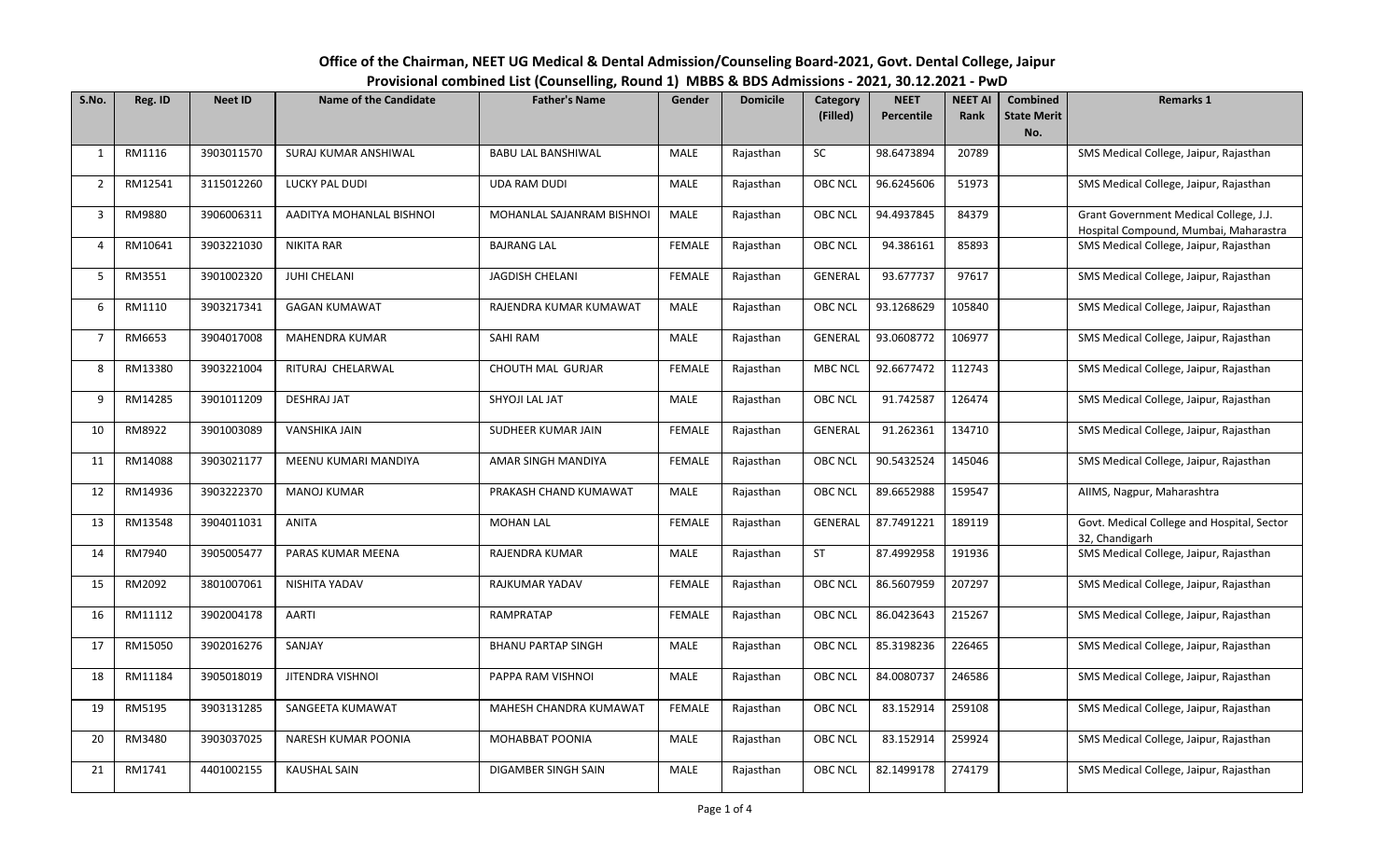| S.No. | Reg. ID | <b>Neet ID</b> | <b>Name of the Candidate</b> | <b>Father's Name</b>        | Gender        | <b>Domicile</b> | Category       | <b>NEET</b><br><b>Percentile</b> | <b>NEET AI</b> | <b>Combined</b>           | <b>Remarks 1</b>                                                                    |
|-------|---------|----------------|------------------------------|-----------------------------|---------------|-----------------|----------------|----------------------------------|----------------|---------------------------|-------------------------------------------------------------------------------------|
|       |         |                |                              |                             |               |                 | (Filled)       |                                  | <b>Rank</b>    | <b>State Merit</b><br>No. |                                                                                     |
| 22    | RM12218 | 3903108248     | <b>VISHAL SINGH JAT</b>      | DHARA SINGH JAT             | <b>MALE</b>   | Rajasthan       | <b>OBC NCL</b> | 80.608092                        | 299242         |                           | SMS Medical College, Jaipur, Rajasthan                                              |
| 23    | RM2454  | 3906014254     | DEEPAK C MALI                | <b>CHHAGAN LAL MALI</b>     | MALE          | Rajasthan       | <b>OBC NCL</b> | 80.383067                        | 301399         |                           | SMS Medical College, Jaipur, Rajasthan                                              |
| 24    | RM7060  | 3903102763     | AYUSHI SHARMA                | <b>BHAGVAN SAHAY SHARMA</b> | <b>FEMALE</b> | Rajasthan       | GENERAL        | 78.9648592                       | 324677         |                           | AIIMS, Nagpur, Maharashtra                                                          |
| 25    | RM6299  | 3904009180     | RAM NARESH DHATARAWAL        | <b>BHOORA RAM CHOUDHARY</b> | <b>MALE</b>   | Rajasthan       | <b>OBC NCL</b> | 78.8559406                       | 325574         |                           | SMS Medical College, Jaipur, Rajasthan                                              |
| 26    | RM12380 | 3906029082     | <b>CHANCHAL REGAR</b>        | <b>SHIV LAL REGAR</b>       | <b>FEMALE</b> | Rajasthan       | <b>SC</b>      | 78.4029119                       | 332292         |                           | SMS Medical College, Jaipur, Rajasthan                                              |
| 27    | RM11071 | 3906029102     | SHUBHANI                     | TARACHAND                   | <b>FEMALE</b> | Rajasthan       | <b>OBC NCL</b> | 77.9490414                       | 339040         |                           | SMS Medical College, Jaipur, Rajasthan                                              |
| 28    | RM5490  | 3902007296     | <b>MAMTA BHADU</b>           | MAMRAJ BHADU                | <b>FEMALE</b> | Rajasthan       | <b>OBC NCL</b> | 76.7949061                       | 357611         |                           | SMS Medical College, Jaipur, Rajasthan                                              |
| 29    | RM13079 | 3903220314     | JITENDRA KUMAR SAINI         | <b>BABU LAL SAINI</b>       | <b>MALE</b>   | Rajasthan       | <b>OBC NCL</b> | 75.826554                        | 372452         |                           | SMS Medical College, Jaipur, Rajasthan                                              |
| 30    | RM12261 | 3903034075     | <b>JAGAT SINGH</b>           | OM PRAKASH CHOUDHARY        | <b>MALE</b>   | Rajasthan       | <b>OBC NCL</b> | 75.5873476                       | 375879         |                           | SMS Medical College, Jaipur, Rajasthan                                              |
| 31    | RM2975  | 3903213083     | KAVITA YADAV                 | PRAKASH CHAND YADAV         | <b>FEMALE</b> | Rajasthan       | <b>OBC NCL</b> | 75.5873476                       | 376574         |                           | SMS Medical College, Jaipur, Rajasthan                                              |
| 32    | RM7956  | 3903018390     | <b>HEMANT SINGH</b>          | PREMSINGH                   | <b>MALE</b>   | Rajasthan       | <b>SC</b>      | 74.7262304                       | 389240         |                           | SMS Medical College, Jaipur, Rajasthan                                              |
| 33    | RM13417 | 3903019117     | DHARMPAL GURJAR              | RAJENDR PRASAD GURJAR       | <b>MALE</b>   | Rajasthan       | <b>MBC NCL</b> | 72.1454691                       | 430013         |                           | SMS Medical College, Jaipur, Rajasthan                                              |
| 34    | RM11687 | 3903212444     | <b>VIJAY SHARMA</b>          | SANWERMAL SHARMA            | <b>MALE</b>   | Rajasthan       | GENERAL        | 70.9384934                       | 447577         |                           | Institute of Medical Sciences, Banaras Hindu<br>University, Varanasi, Uttar Pradesh |
| 35    | RM5622  | 3903007589     | YOGESH YADAV                 | RAMBEER YADAV               | <b>MALE</b>   | Rajasthan       | <b>OBC NCL</b> | 70.2427615                       | 457684         |                           | SMS Medical College, Jaipur, Rajasthan                                              |
| 36    | RM10031 | 3903221289     | RAMESH KUMAR SAINI           | DAULAT RAM SAINI            | MALE          | Rajasthan       | <b>OBC NCL</b> | 69.6742092                       | 467040         |                           | SMS Medical College, Jaipur, Rajasthan                                              |
| 37    | RM10279 | 3903236212     | SANJAY KUMAR MEENA           | <b>BABLU MEENA</b>          | <b>MALE</b>   | Rajasthan       | ST             | 66.9644551                       | 507488         |                           | SMS Medical College, Jaipur, Rajasthan                                              |
| 38    | RM11155 | 3118025177     | RATHOD TANUJ RAJENDRA        | RAJENDRA                    | <b>MALE</b>   | Maharashtra     | <b>OBC NCL</b> | 66.9644551                       | 507624         |                           | Grant Government Medical College, J.J.<br>Hospital Compound, Mumbai, Maharastra     |
| 39    | RM3318  | 3903206750     | SIDDHARTH AGARWAL            | MANISH AGARWAL              | <b>MALE</b>   | Rajasthan       | GENERAL        | 66.6628245                       | 512474         |                           | SMS Medical College, Jaipur, Rajasthan                                              |
| 40    | RM10800 | 3903130285     | <b>PARTHIK SAINI</b>         | NATHU LAL SAINI             | MALE          | Rajasthan       | <b>OBC NCL</b> | 65.8563609                       | 527212         |                           | SMS Medical College, Jaipur, Rajasthan                                              |
| 41    | RM9453  | 3902022040     | <b>GAYTRI MOOND</b>          | RAMKARAN MOOND              | <b>FEMALE</b> | Rajasthan       | <b>OBC NCL</b> | 65.5347856                       | 531811         |                           | SMS Medical College, Jaipur, Rajasthan                                              |
| 42    | RM1212  | 3902003221     | RAVI VERMA                   | DHARMPAL VERMA              | <b>MALE</b>   | Rajasthan       | OBC NCL        | 65.1847827                       | 535589         |                           | Govt. Medical College and Hospital, Sector<br>32, Chandigarh                        |
| 43    | RM3044  | 3902010012     | MUKUL SOLANKI                | TARACHAND SOLANKI           | MALE          | Rajasthan       | SC             | 64.1938958                       | 550505         |                           | SMS Medical College, Jaipur, Rajasthan                                              |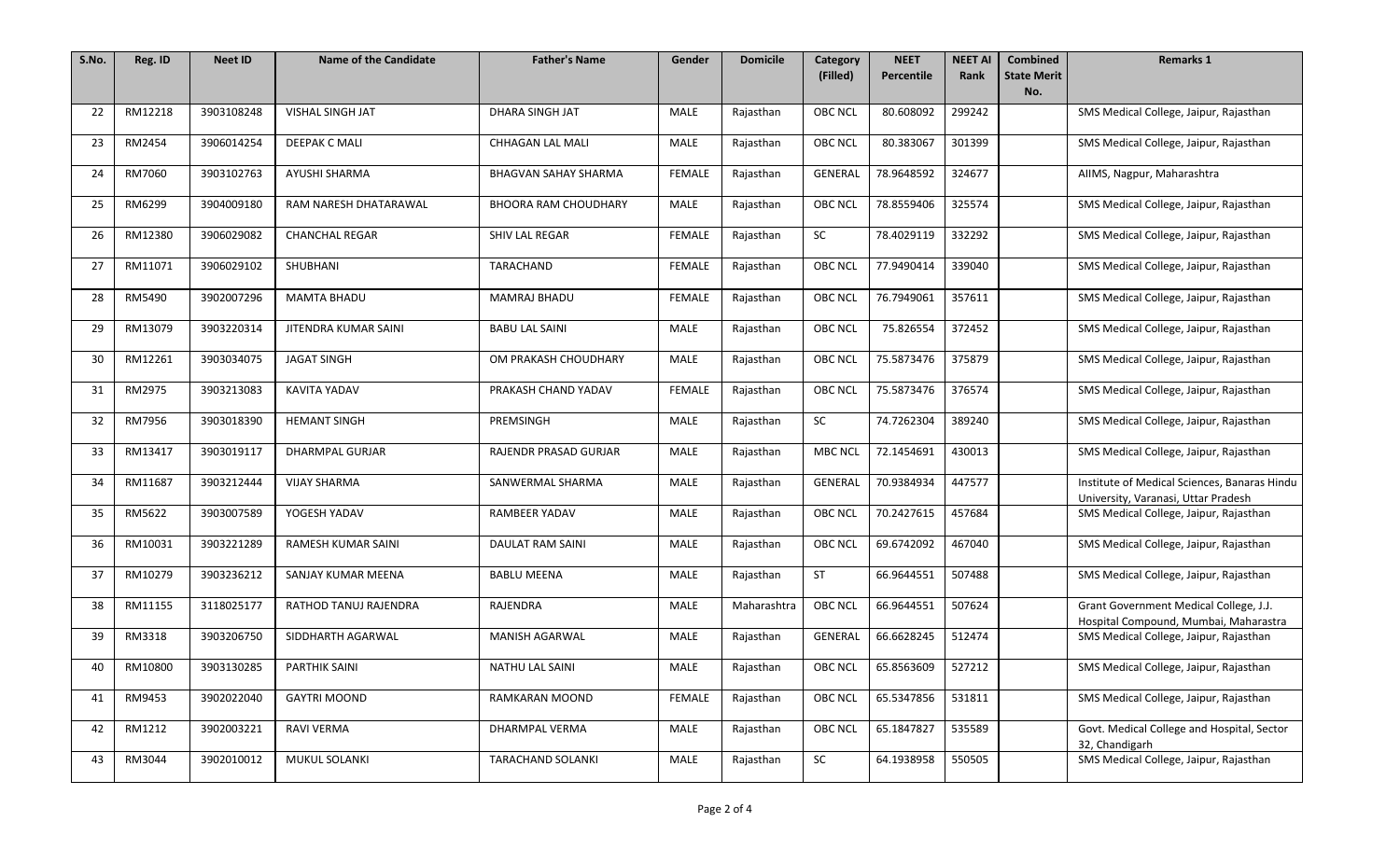| S.No. | Reg. ID | Neet ID    | <b>Name of the Candidate</b> | <b>Father's Name</b>       | Gender        | <b>Domicile</b>    | Category<br>(Filled) | <b>NEET</b><br>Percentile | <b>NEET AI</b><br>Rank | <b>Combined</b><br><b>State Merit</b> | <b>Remarks 1</b>                                                     |
|-------|---------|------------|------------------------------|----------------------------|---------------|--------------------|----------------------|---------------------------|------------------------|---------------------------------------|----------------------------------------------------------------------|
|       |         |            |                              |                            |               |                    |                      |                           |                        | No.                                   |                                                                      |
| 44    | RM7706  | 3903234134 | <b>REKHA KAPOOR</b>          | <b>NET RAM KAPOOR</b>      | <b>FEMALE</b> | Rajasthan          | <b>OBC NCL</b>       | 64.1938958                | 551332                 |                                       | SMS Medical College, Jaipur, Rajasthan                               |
| 45    | RM11197 | 3903011038 | <b>KOMAL SAINI</b>           | <b>RAMAVTAR SAINI</b>      | <b>FEMALE</b> | Rajasthan          | <b>OBC NCL</b>       | 63.8614416                | 557781                 |                                       | SMS Medical College, Jaipur, Rajasthan                               |
| 46    | RM1956  | 4408007351 | RUHEE BHARDWAJ               | SAURABH BHARDWAJ           | <b>FEMALE</b> | Rajasthan          | GENERAL              | 63.3397074                | 565993                 |                                       | Vardhman Mahavir Medical College &<br>Safdarjang Hospital, New Delhi |
| 47    | RM13089 | 3904005079 | <b>MANGALA RAM</b>           | <b>JAGDISH KUMAR</b>       | <b>MALE</b>   | Rajasthan          | <b>SC</b>            | 62.2784961                | 580738                 |                                       | SMS Medical College, Jaipur, Rajasthan                               |
| 48    | RM14680 | 3902024033 | MAHESH KUMAR RAJPUROHIT      | MOOLCHAND RAJPUROHIT       |               | Rajasthan          | GENERAL              | 62.1023614                | 585173                 |                                       | SMS Medical College, Jaipur, Rajasthan                               |
| 49    | RM10206 | 3903006435 | <b>KOMAL</b>                 | <b>BABU LAL</b>            | <b>FEMALE</b> | Rajasthan          | <b>OBC NCL</b>       | 61.1718912                | 598394                 |                                       | SMS Medical College, Jaipur, Rajasthan                               |
| 50    | RM13312 | 3904019037 | VARJANGA RAM                 | <b>MANGI LAL</b>           | <b>MALE</b>   | Rajasthan          | <b>MBC NCL</b>       | 61.1718912                | 599324                 |                                       | SMS Medical College, Jaipur, Rajasthan                               |
| 51    | RM9991  | 3902014190 | <b>VIPIN KUMAR</b>           | <b>RAJESH KUMAR</b>        | MALE          | Rajasthan          | <b>OBC NCL</b>       | 60.582941                 | 606221                 |                                       | SMS Medical College, Jaipur, Rajasthan                               |
| 52    | RM10573 | 2502005374 | SUKHVINDER SINGH BALI        | S SATINDER SINGH BALI      | <b>MALE</b>   | Jammu &<br>Kashmir | GENERAL              | 58.9507814                | 631792                 |                                       | Govt. Medical College and Hospital, Sector<br>32, Chandigarh         |
| 53    | RM7171  | 3905116167 | SHOYAB AKHTAR                | ABDUL KALAM                | MALE          | Rajasthan          | <b>OBC NCL</b>       | 58.5600473                | 637953                 |                                       | SMS Medical College, Jaipur, Rajasthan                               |
| 54    | RM5453  | 3903006341 | <b>VIDHI SONI</b>            | <b>RAJEEV SONI</b>         | <b>FEMALE</b> | Rajasthan          | GENERAL              | 56.5957574                | 669157                 |                                       | SMS Medical College, Jaipur, Rajasthan                               |
| 55    | RM13409 | 3901006161 | HANUMAN SINGH MEENA          | RAMSWAROOP MEENA           | <b>MALE</b>   | Rajasthan          | <b>ST</b>            | 56.384072                 | 672956                 |                                       | SMS Medical College, Jaipur, Rajasthan                               |
| 56    | RM12335 | 3903103148 | <b>NIKHIL RAWAT</b>          | <b>CHHOTELAL MEENA</b>     | <b>MALE</b>   | Rajasthan          | ST                   | 55.9469731                | 676886                 |                                       | SMS Medical College, Jaipur, Rajasthan                               |
| 57    | RM13175 | 3905024052 | <b>SHAHRUKH KHAN</b>         | <b>SAGIR KHAN</b>          | <b>MALE</b>   | Rajasthan          | <b>OBC NCL</b>       | 55.6617256                | 684445                 |                                       | SMS Medical College, Jaipur, Rajasthan                               |
| 58    | RM13142 | 3905127150 | YOGENDRA KUMAR               | <b>MANOHAR LAL</b>         | MALE          | Rajasthan          | <b>OBC NCL</b>       | 55.0086028                | 691703                 |                                       | SMS Medical College, Jaipur, Rajasthan                               |
| 59    | RM11062 | 3904003214 | ANIRUDH SINGH SHEKHAWAT      | PREM SINGH SHEKHAWAT       | <b>MALE</b>   | Rajasthan          | GENERAL              | 55.0086028                | 694699                 |                                       | SMS Medical College, Jaipur, Rajasthan                               |
| 60    | RM5477  | 3903101936 | PARTH CHOUDHARY              | <b>GORI SHANKAR TAKHAR</b> | <b>MALE</b>   | Rajasthan          | <b>OBC NCL</b>       | 54.2647576                | 706033                 |                                       | SMS Medical College, Jaipur, Rajasthan                               |
| 61    | RM4983  | 3903102887 | <b>ABHINAV GARG</b>          | <b>BANWARI GARG</b>        | MALE          | Rajasthan          | GENERAL              | 54.0424523                | 707348                 |                                       | SMS Medical College, Jaipur, Rajasthan                               |
| 62    | RM13807 | 4501005170 | <b>MANU BANSAL</b>           | <b>S P BANSAL</b>          | <b>MALE</b>   | Haryana            | GENERAL              | 53.8117936                | 710235                 |                                       | Vardhman Mahavir Medical College &<br>Safdarjang Hospital, New Delhi |
| 63    | RM11691 | 3903042047 | ANSHUL SHARMA                | MUKESH KUMAR SHARMA        | MALE          | Rajasthan          | GENERAL              | 51.9553214                | 738778                 |                                       | SMS Medical College, Jaipur, Rajasthan                               |
| 64    | RM10474 | 3903127191 | ANOOP SINGH                  | <b>BANAY SINGH</b>         | <b>MALE</b>   | Rajasthan          | <b>OBC NCL</b>       | 51.9553214                | 741148                 |                                       | SMS Medical College, Jaipur, Rajasthan                               |
| 65    | RM5304  | 3901014292 | RAHUL SAINI                  | NAGAR MAL SAINI            | MALE          | Rajasthan          | <b>OBC NCL</b>       | 51.720065                 | 744691                 |                                       | SMS Medical College, Jaipur, Rajasthan                               |